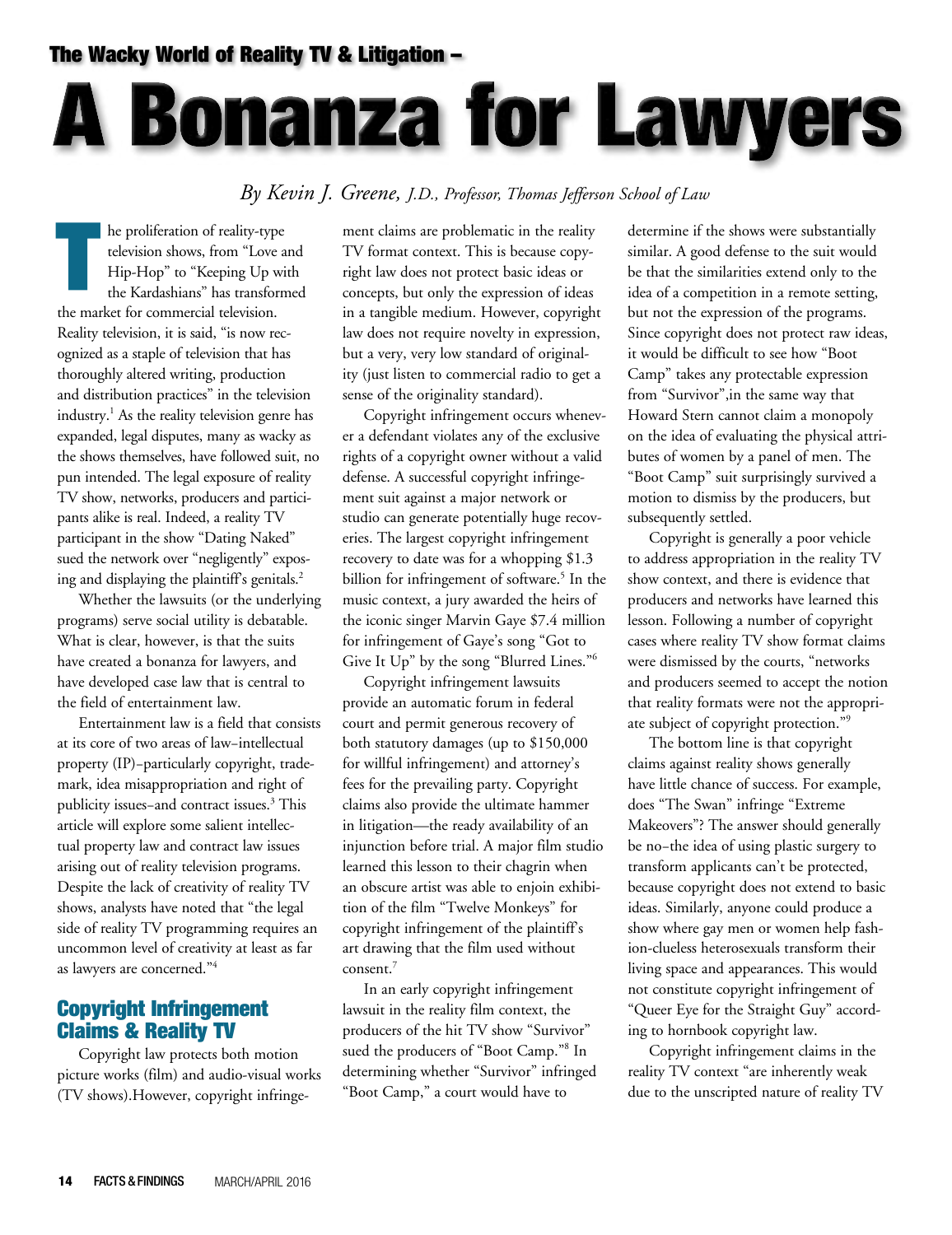

and the well-established copyright threshold of 'fixed' expression."10 However, despite the lack of strong copyright protection for reality TV show formats, analysts have noted that the reality TV show industry "is managing to survive and thrive in an environment that offers only a limited level of [intellectual property] protection..."<sup>11</sup>

#### Idea Theft−Idea Misappropriation Claims

If copyright claims are the handsome prince of the entertainment world, idea misappropriation claims are the ugly frog. Idea theft is thought to be rampant in Hollywood—indeed; some analysts have contended that idea theft is so common in Hollywood as to comprise a standard business model.<sup>12</sup> Virtually all entertainment projects−TV shows, movies, plays, books, and video games−begin with an idea. Imagine, for example, the value of the idea for a hit reality television show such as "American Idol." Yet despite their value, from a legal perspective, ideas receive the least protection among IP regimes. As a general rule "ideas are as free as air" and can be appropriated by anyone. Accordingly, while plaintiffs frequently claim idea misappropriation, they rarely prevail in court.

The granddaddy of idea theft in the TV context involved the hit TV program, "The Cosby Show." There, a New York Federal Court in *Murray* v. *NBC* held that the originator of the idea for what became "The Cosby Show" could not prevail against NBC.13 The idea submitter, Murray, had presented numerous "pitches" to the network for a sitcom show that would feature a non-stereotypical African-American family and would star Bill Cosby.

New York law does not protect ideas from misappropriation unless the idea is both novel and concrete. Accordingly, the *Murray* Court held that the idea of a sitcom about a non-stereotypical African-American family was insufficiently novel to warrant protection (notwithstanding that no such show had ever existed pre"Cosby"−when stereotypical shows such as "Good Times" and "Sanford & Son" proliferated.

In California, where much of the reality TV industry resides, the standards for idea theft are less harsh, although arguably little

better for would be plaintiffs. California, which does not require novelty, but focuses on the existence of an express of implied contract. The California standard allows for an idea theft lawsuit if based on an implied or express contract. The California standard came into play in a recent lawsuit involving the hit reality TV show, "Ghost Hunters."

The plaintiff Montz "pitched" his idea for a reality TV show about tracking ghosts. Under California law, the conduct of the parties−such as presenting screenplays to TV studios−can create an implied contract, even where there is no written express agreement. However, the trial court, and later the 9th Circuit Court of Appeals dismissed the plaintiff's claim, because it conflicted with federal copyright law.<sup>14</sup> In contrast, in a case involving the idea theft of movie concept which became the film "Rounder's," the Ninth Circuit allowed the claim for idea misappropriation to proceed, because the implied agreement there was to the studio, Miramax Films, to pay the plaintiff for his idea. In contrast, in Montz, the agreement was for the plaintiff ghost investigators to retain copyright ownership

*continued on page 16*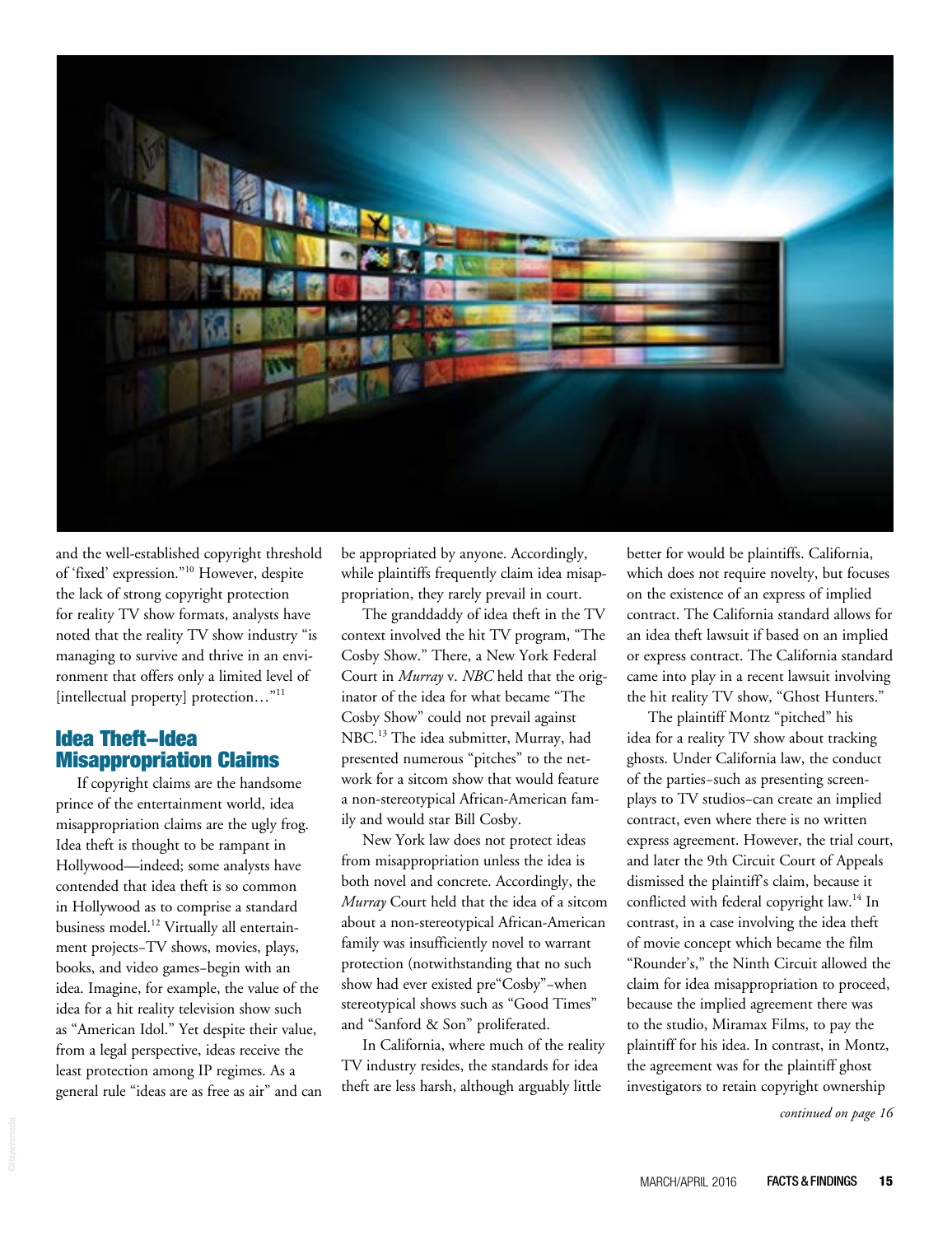#### *continued from page 15* A Bonanza for Lawyers

of the proposed TV show.

Although idea misappropriation lawsuits rarely succeed in court, and the studios and producers almost always win, the lawsuits are nonetheless a fixture in the reality TV show genre and the entertainment industry generally. In a misguided lawsuit a number of years ago, talk show host and self-proclaimed "King of All Media" Howard Stern sued the producers of ABC's reality show "Are You Hot?" for idea misappropriation.15 Stern contended that the "Are You Hot" producers had appropriated the idea for their show from a segment on Stern's radio/TV show entitled "The Evaluators."

The premise of Stern's "The Evaluators" entails a panel of "experts" (*i.e.,* perverts) evaluating (in typically crude Stern fashion) whether female applicants would qualify for a photo-spread in *Playboy* or *Penthouse*. Similarly, the premise of "Are You Hot?" was to evaluate which contestants, male and female, are the sexiest in America using a panel of judges. Stern's suit would not be viable in a New York court, since New York law requires a high degree of novelty, and the mere idea of judging the physical attributes and attractions of female bodies is anything but novel (ever hear of the Cave men?). Not coincidentally then, Stern brought his suit in California. It is far from clear that Stern could have established either requirement−his case seemed patently ridiculous in fact, but the case settled before resolution.

#### Contract Claims

Contract claims run the gamut in the reality TV show context from garden variety to bizarre. Reality TV contracts are known as being some of the most onerous in the entertainment industry, and perhaps any industry. One common provision in reality TV contracts is participants must keep details about the show confidential. In recent years, reality TV show producers have sued participants, who reveal secret

The legal exposure of reality TV show, networks, producers and participants alike is real.

details of the shows, most notably, a participant on the hit show "Survivor."

Because reality TV show contracts are often in extreme in their treatment of participants, challenges to these contracts have focused on their inherent unfairness. The unequal bargaining power between producers and participants is typically vast, and an unknown participant can expect to sign a submission waiver which in essence forecloses any shot at suing for copyright infringement or idea misappropriation.<sup>16</sup> A reality TV writer recently sued E! Entertainment Television for breach of contract and copyright infringement for stealing his idea for the show that became "Opening Act." However the submission form the plaintiff writer signed acknowledged that "no contract or obligation of any kind…is assumed by E!...or may be implied against E! by reason of E!'s review of the Material and/or discussions or negotiations we may have."17 The chances of prevailing in litigation after signing off on such a waiver of rights are basically non-existent.

Reality TV has proliferated because the costs of many programs are low, and participants receive little in comparison to the massive revenues made by producers and networks. A lawsuit from a recent American Idol winner highlights this persistent problem.

Season 11 winner Phillip Phillips has sued the producers of American Idol before the California Labor Commission to escape what he terms the "oppressive" contract Idol participants are forced to sign. Phillips claims, for instance, that he has been forced to perform for free for Idol sponsors, and has been denied basic information about the management of his music career. The question remains whether the Idol contract participants must sign is worth the pound of flesh they must provide.

The American Idol agreement, like others in the industry, permits the producers to reveal highly embarrassing information about contestants and to \$5 million in penalties for revealing any of the show's secrets. Contestants give up basically all artistic control over their careers, and some have complained that they were forced to record music that they hate.

A contentious point of reality TV show contracts is also arbitration clauses, which limit a parties' right to sue in court for damages or other release. In a case involving the hit show "Extreme Home Makeover," a group of orphans sued ABC and the show's producers to escape an arbitration clause in their agreement.<sup>18</sup>

At issue in Higgins was an arbitration clause, which required the orphan participants to forgo their right to sue in court, but allowed the producers the option of suing in court. The court felt this was simply too much, and declared the arbitration clause unconscionable, meaning legally unfair and unenforceable. The victory of the orphans was short-lived however, as their underlying claim of misrepresentation, breach of contract and unfair competition, among others was soon dismissed. Like other reality TV show contestants and participants, the orphan plaintiffs in Higgins learned the hard way: reality TV is great for producers and networks, but for most contestants, not so much.

–––––––––––––––––––––––––––––––––

See Leigh H. Edwards, The Triumph of Reality TV: The Revolution in American Television 11 (2013).